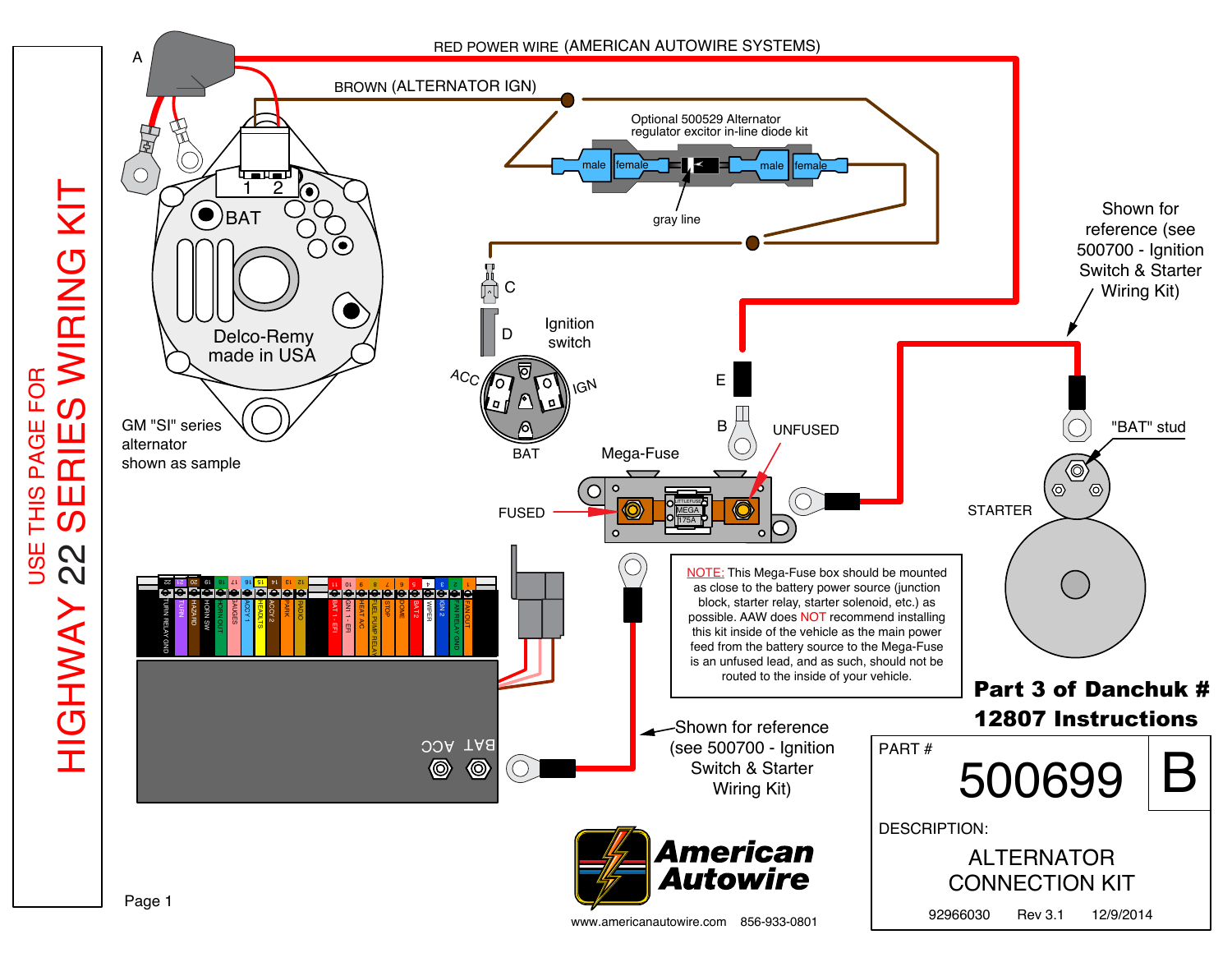## INSTALLATION OF POWER WIRE - ALL ALTERNATORS

- 1. Install rubber boot (A) on the red wire as shown below.
- 2. Connect the large red wire to the alternator "BAT" stud.
- 3. Route the other end of this wire to the MEGA-FUSE connector and cut to length. The MEGA-FUSE connector is meant to be installed in line (as shown in the diagram) between the main power source and the Highway 22 panel.
- 4. Connect the red wire to the supplied MEGA-FUSE connector using shrink tube "E" and terminal "B" as shown in the diagram. Be sure to install the shrink tube before final crimp and soldering of the ring terminal.

# ONE WIRE ALTERNATOR

Installation of the alternator power wire is the only connection required for a ONE-WIRE alternator. This type of alternator has a self excited regulator which is activated by the rpm of the engine.

# GM INTERNALLY REGULATED ALTERNATOR ("SI" SERIES)

- 5) Plug the white connector into the 2 male blades on alternator. (It will only plug in one way.)
- 6) Route and connect the small red wire through the insulating boot and on to the alternator "BAT" stud. Slide the insulating boot over the battery stud connection.
- 7) Connect the brown wire to the "ACC" terminal of the ignition switch either directly or through the in line diode as follows:
	- Note 1: Depending on your alternator and ignition switch manufacturer, it may be necessary to use a DIODE in the alternator's regulator circuit to prohibit any alternator feedback after the motor is shut off. If so, install the diode "in series" as shown. Optional Diode Kit 500529, is available from AAW, or your local AAW distributor.
	- Note 2: When performing electrical testing on the vehicle during installation, disconnect the diode from the circuit to prevent any possible damage to the diode until the testing is complete.
		- a. If diode installation is not needed for your alternator, connect the BROWN wire from the alternator directly to the ignition switch "ACC" terminal using supplied female terminal "C' and connector "D".
		- b. If diode installation is needed for your alternator, connect the BROWN wire from the alternator to the in line diode as shown in the diagram and complete the connection to the ignition switch "ACC" terminal using supplied female terminal "C" and connector "D".

Note: Be sure to have the gray line (on diode) towards the alternator. This line indicates the "direction of flow" of electricity. Failure to have this line in the right direction will prevent current from flowing properly.

Note: American Autowire also carries alternator adapter kits for GM "CS" series alternators.



# Part 3 of Danchuk # 12807 Instructions



www.americanautowire.com 856-933-0801

| PART#                                      | 500699  |           |  |  |  |
|--------------------------------------------|---------|-----------|--|--|--|
| <b>DESCRIPTION:</b>                        |         |           |  |  |  |
| <b>ALTERNATOR</b><br><b>CONNECTION KIT</b> |         |           |  |  |  |
| 92966030                                   | Rev 3.1 | 12/9/2014 |  |  |  |

HIGHWAY 22 SERIES WIRING KIT WIRING **FOR** USE THIS PAGE FOR  $\Omega$ ш Ш  $\overline{\sigma}$ ₹  $\mathsf{r}$  $\Omega$ Ш ၯ 三十  $\mathbfcal$  $\mathbf{\Omega}$ စြ  $\mathbf{\Omega}$ **HIGHWAY** 

<u>ТIX</u>

Page 2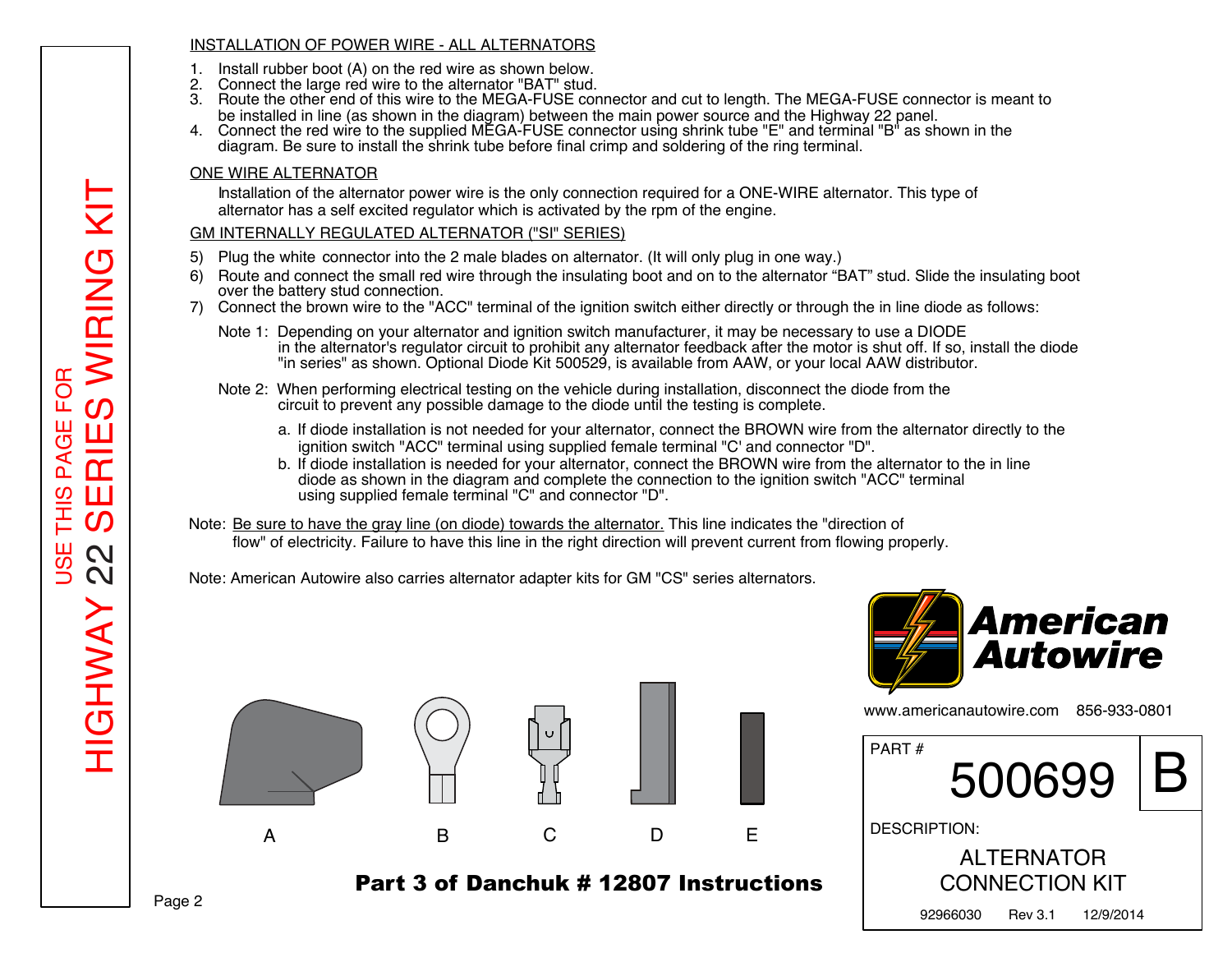

HIGHWAY 15 SERIES WIRING KIT WIRING KIT FOR USE THIS PAGE FOR  $\Omega$  $\mathbf{u}$ Ш PAGI  $\overline{\widetilde{\mathsf{T}}}$ **THIS** Ш  $\bm{C}$ <u>또</u> LO  $\blacksquare$ HIGHWAY